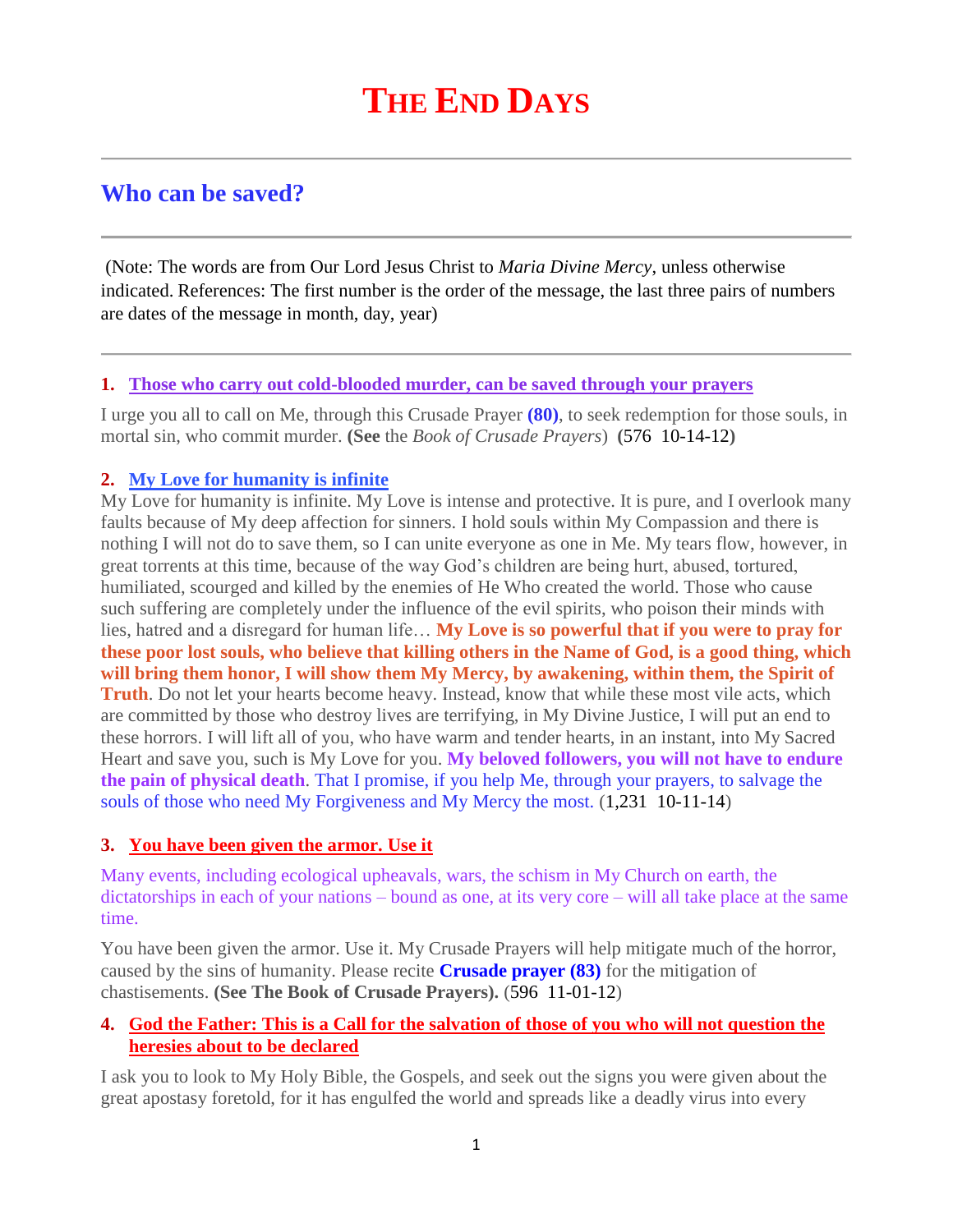conceivable part of your society. You have been infested and now I Come, Your Father, to cleanse you of this terrible affliction. **You must beg Me for help, before it is too late for you**.

You must now recite this Crusade Prayer. Ask Me for help.

## **Crusade Prayer (124) Hear my plea for freedom**

*O God, my Merciful Father, Creator of all that is, hear my plea for freedom. Release me from the chains of slavery and protect me from evil persecution. Help me to discern the Truth and come to my aid, even if I am confused and may doubt Your Word. Forgive me if I offend You and take me into the refuge of Your New Paradise on Earth. Amen*. (**943 10-24-13**)

## **5. [Mother of Salvation: Salvation is yours only through reconciliation with God](http://www.thewarningsecondcoming.com/mother-of-salvation-salvation-is-yours-only-through-reconciliation-with-god/)**

**The temples of God will remove all traces of my Son, Jesus Christ, in preparation for the Beast, who will come and sit on the throne in the highest temple of God.** Then the true meaning of reconciliation with Jesus Christ will be adapted when they will say that it is no longer necessary to ask God to forgive you for your sins, if you lead a good life. People will start to believe in their own views as to what makes them good in the Eyes of God. But you must never ever forget that salvation, a Gift to every single sinner in the world, can never become theirs unless they ask God to forgive them first. This is the kernel of the Covenant, which was gained for the human race by my Son's death on the Cross. Jesus Christ won, for the world, the salvation from sin and the Gift of Eternal Life. In order to receive this Gift you must ask God to forgive you for your sins. (960 11- 10-13)

## **6. [My Love and your faith, combined, will become the Sword of Salvation](http://www.thewarningsecondcoming.com/my-love-and-your-faith-combined-will-become-the-sword-of-salvation/)**

When God intervenes in the world, through His chosen prophets, the Word is like a Sword. It cuts straight to the heart and causes **a dual reaction within the soul. On the one hand, it provides great insight and understanding, but on the other, it can be difficult to accept…** Wickedness nearly always comes dressed in a veneer of color, but when it is stripped of all its attractive layers, what is left is a very ugly core**.** Many people find it difficult to accept that certain acts or deeds are wicked, because of the deception of the Devil. Every form of wickedness, created by the hand of Satan, is carefully camouflaged, so that it is easily justified in the minds of the innocent… What hope, you may ask then, does man have when he is seduced by the Antichrist, who will be loved and idolized for his great acts of charity? **The answer is prayer**. **Your hope lies in your prayers for when you pray for deliverance from evil, I will respond to your call. (**1,094 04-12-14**)**

## **7. [The Cross is your link to Eternal Life. Never forsake](http://www.thewarningsecondcoming.com/the-cross-is-your-link-to-eternal-life-never-forsake-the-cross/) the Cross**

I cry Tears of Agony, during this week; because the time is short and I know that no matter how hard I try, many souls will still turn their backs on Me**.** Why do these souls hate Me so? The answer is because they have no love for Me at all … They are so possessed by the evil one, that they spend every minute of their day cursing Me. The vast majority of people no longer believe in Me – it is a small number, who do believe, in an ocean of souls whose magnitude stretches from one side of the Earth to the other. But, I promise you that I will gather as many souls as I can and because of the Love, which I have for you, will extend My Mercy even amongst those who do not deserve it…. **To you, of this generation, I say this. You, who are with Me, will not endure death – not even death of the body.** Those who betray Me, through sin, when the Truth is given to you, will have no life. (1,096 04-15-14)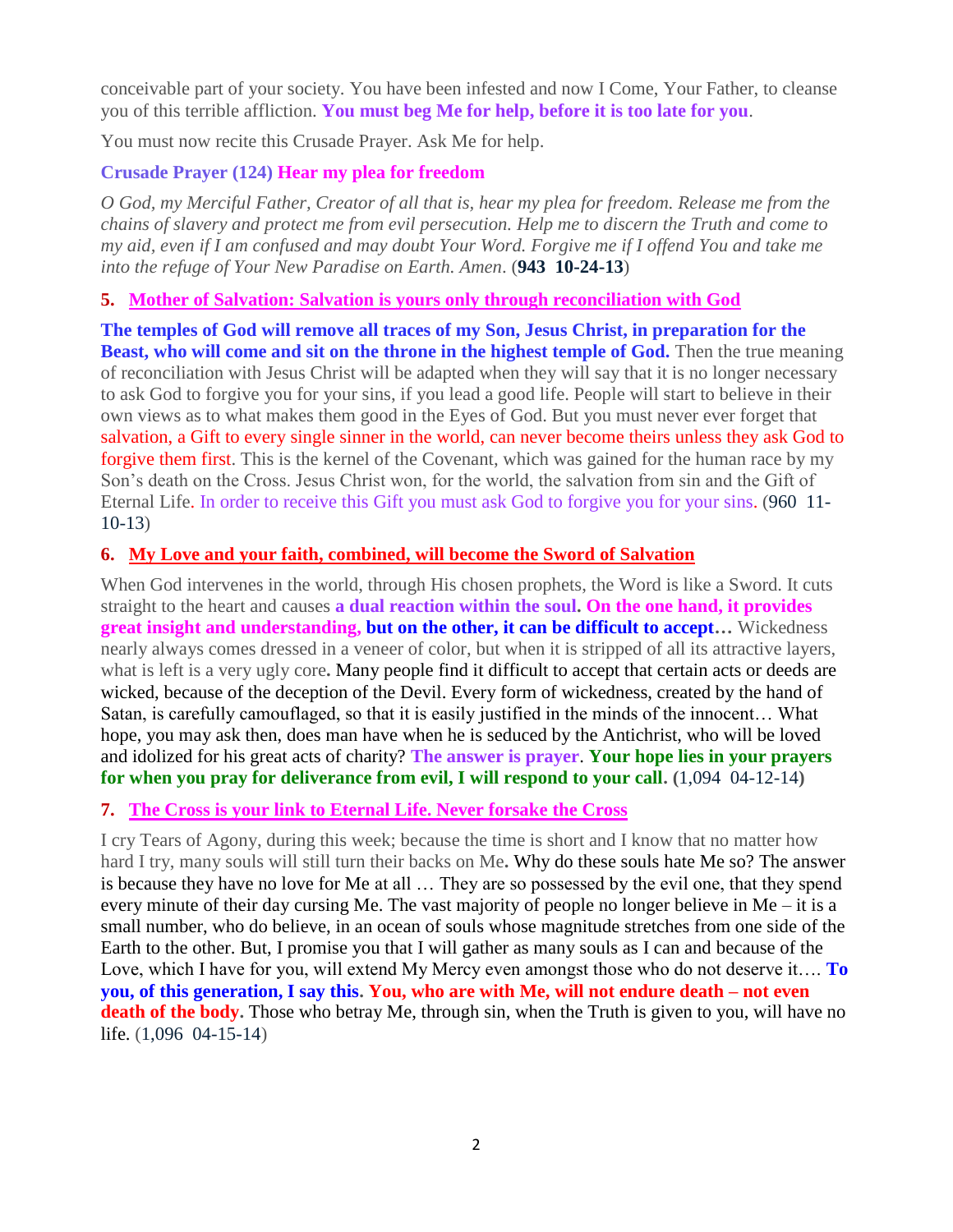## **8. [There is only one path to God and that is through Me, Jesus Christ. There is no other](http://www.thewarningsecondcoming.com/there-is-only-one-path-to-god-and-that-is-through-me-jesus-christ-there-is-no-other-route/)  [route](http://www.thewarningsecondcoming.com/there-is-only-one-path-to-god-and-that-is-through-me-jesus-christ-there-is-no-other-route/)**

**I will, I promise, wipe the plague of the Antichrist off the face of the Earth.** I will destroy the enemies of God and those responsible for bringing misery, injustice and suffering to God's children.

**Christians will soon be banned from practicing their faith in public places, in schools, in colleges, until eventually in the Temples of God.**... This will come about in the most cunning way, where millions will be deceived, with little notice paid, as **every single detail of the Word, as it is**  now**, will change,** but this will pass quietly**.** Only those who pay attention will see the changes and, after a while, it will become acceptable to open all Christian churches to welcome all faiths, including those who do not believe in Me…. **It will be the Christians, who will be made to idolize paganism, which will be carefully presented as a new Church and which will embrace a new form of 'communion' – a Church for everyone – where I, Jesus Christ, will not feature.**

As and from this year, My Crosses will begin to disappear and while My Churches, and **those who say they serve Me talk about the importance of humanism**, you will not hear talk of the importance of surrendering to Me, Jesus Christ, your Savior **… You will be told of the importance of looking after the needs and welfare of others, which will be used as a substitute for adoring Me. (**1,098 04-18-14**)**

## **9. [It is not enough to believe in the Father,](http://www.thewarningsecondcoming.com/it-is-not-enough-to-believe-in-the-father-for-those-who-reject-his-son-reject-salvation/) for those who reject His Son, reject salvation**

Eternal life was only made possible by My Death on the Cross… Only through Me can you be accepted by My Father.

Any man, or follower of Me, Jesus Christ, who cannot accept that I wish to communicate the Holy Word of God to all religions is not a true Christian. **(**483 07-14-12)

## **10. [Many are called but few are chosen to stay true to Me](http://www.thewarningsecondcoming.com/many-are-called-but-few-are-chosen-to-stay-true-to-me/)**

Some are called and do follow Me. Then they betray Me. Their hatred of Me is the worst of all, for they are the ones who brought Me souls along this journey towards Salvation. But when they succumb to the temptation of Satan, who plants terrible lies within their souls, they will be the ones who will pull souls away from Me… Only those with a humble soul, tender heart – free of malice, pride and ego, will succeed in reaching the top of the mountain. When that day takes place, those who walked away from Me and who betrayed Me, will find nowhere to go, for the path that led up the hill will be no more.  $(1,179 \ 08-02-14)$ 

## **11. [Many people declare themselves to be Christians, but they do not love Me](http://www.thewarningsecondcoming.com/many-people-declare-themselves-to-be-christians-but-they-do-not-love-me/)**

They insult Me and cause Me great shame. They judge others harshly and feel no guilt or remorse when they slander others – only a burning desire to promote hatred. Cowards, all of those who hide behind a veil of religious piety and dare to declare whether or not another human being is fit to serve Me. They dare to dictate to others their knowledge of what they think it means to be a Christian, when they are so full of hatred for Me. You must never engage with a man with hatred in his heart, when he says he speaks in My Name. Ignore him. Pray for him. (1,180 08-05-14)

## **12. [Ask and you will receive. Remain silent, tight-lipped and I cannot respond to you](http://www.thewarningsecondcoming.com/ask-and-you-will-receive-remain-silent-tight-lipped-and-i-cannot-respond-to-you/)**

Always turn to Me and ask Me for every favor, for I will answer your call every time. Do not turn your back on Me and say – all will be okay, life will take care of itself. Life must be earned.